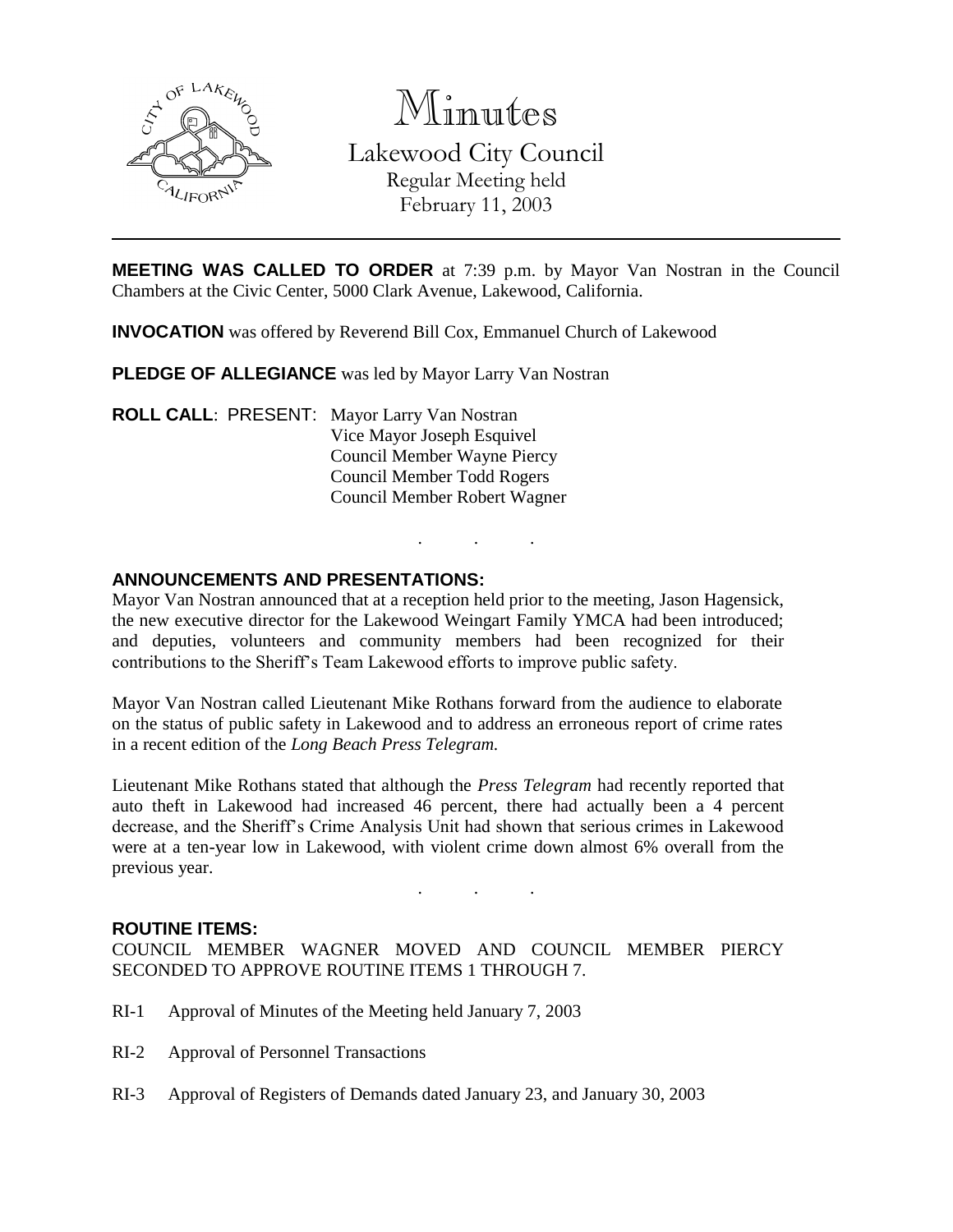City Council Minutes February 11, 2003 Page 2

#### **ROUTINE ITEMS:** Continued

- RI-4 Acceptance of Notice of Completion for Public Works Project No. 02-8; CNG Refueling Station; Gas Equipment Systems, Inc.
- RI-5 Approval of Encroachment Permit for a Fence, Fidler Avenue
- RI-6 RESOLUTION NO. 2003-6; A RESOLUTION OF THE CITY COUNCIL OF THE CITY OF LAKEWOOD ESTABLISHING A PHYSICALLY HANDICAPPED PERSONS DESIGNATED PARKING SPACE ON THE EAST SIDE OF DUNROBIN AVENUE WITHIN THE CITY OF LAKEWOOD

RESOLUTION NO. 2003-7; A RESOLUTION OF THE CITY COUNCIL OF THE CITY OF LAKEWOOD ESTABLISHING A PHYSICALLY HANDICAPPED PERSONS DESIGNATED PARKING SPACE ON THE WEST SIDE OF EASTBROOK AVENUE WITHIN THE CITY OF LAKEWOOD

RI-7 RESOLUTION NO. 2003-8; A RESOLUTION OF THE CITY COUNCIL OF THE CITY OF LAKEWOOD APPROVING THE APPLICATION FOR GRANT FUNDS FOR THE RIVER PARKWAY GRANT PROGRAM UNDER THE CALIFORNIA CLEAN WATER, CLEAN AIR, SAFE NEIGHBORHOODS, AND COASTAL PROTECTION BOND ACT OF 2002 FOR THE WEST SAN GABRIEL RIVER AREA-PHASE II PROJECT

UPON ROLL CALL VOTE, THE MOTION WAS APPROVED:

AYES: COUNCIL MEMBERS: Rogers, Esquivel, Piercy, Wagner and Van Nostran NAYS: COUNCIL MEMBERS: None

# **1.1 • PROHIBITING THE OPERATION OF ELECTRIC PERSONAL ASSISTIVE MOBILITY DEVICES PENDING COMPLETION OF A STUDY AND REPORT**

. . .

City Attorney John S. Todd advised that the State legislature had passed legislation, which would take effect in March of this year, to amend the Vehicle Code to allow the use of electric personal assistive mobility devices, or power scooters. He continued by stating that there had been concerns expressed by a number of groups since the legislative change contained no restrictions for use on public sidewalks. He noted that the law change did contain a provision allowing local agencies to adopt additional appropriate regulations. He concluded by stating that the proposed ordinance would make the operation of such devices illegal in Lakewood until a study could be completed and appropriate regulations put into place.

Assistant City Manager Michael Stover displayed slides and presented an oral report based on his memorandum in the agenda. He stated that the purpose of the proposed ordinance was to "freeze the landscape" until a comprehensive study could be done. He further stated that the City had been in contact with the manufacturer of the Segway Human Transporter, who had supported the City's pro-active approach and had expressed a willingness to assist in the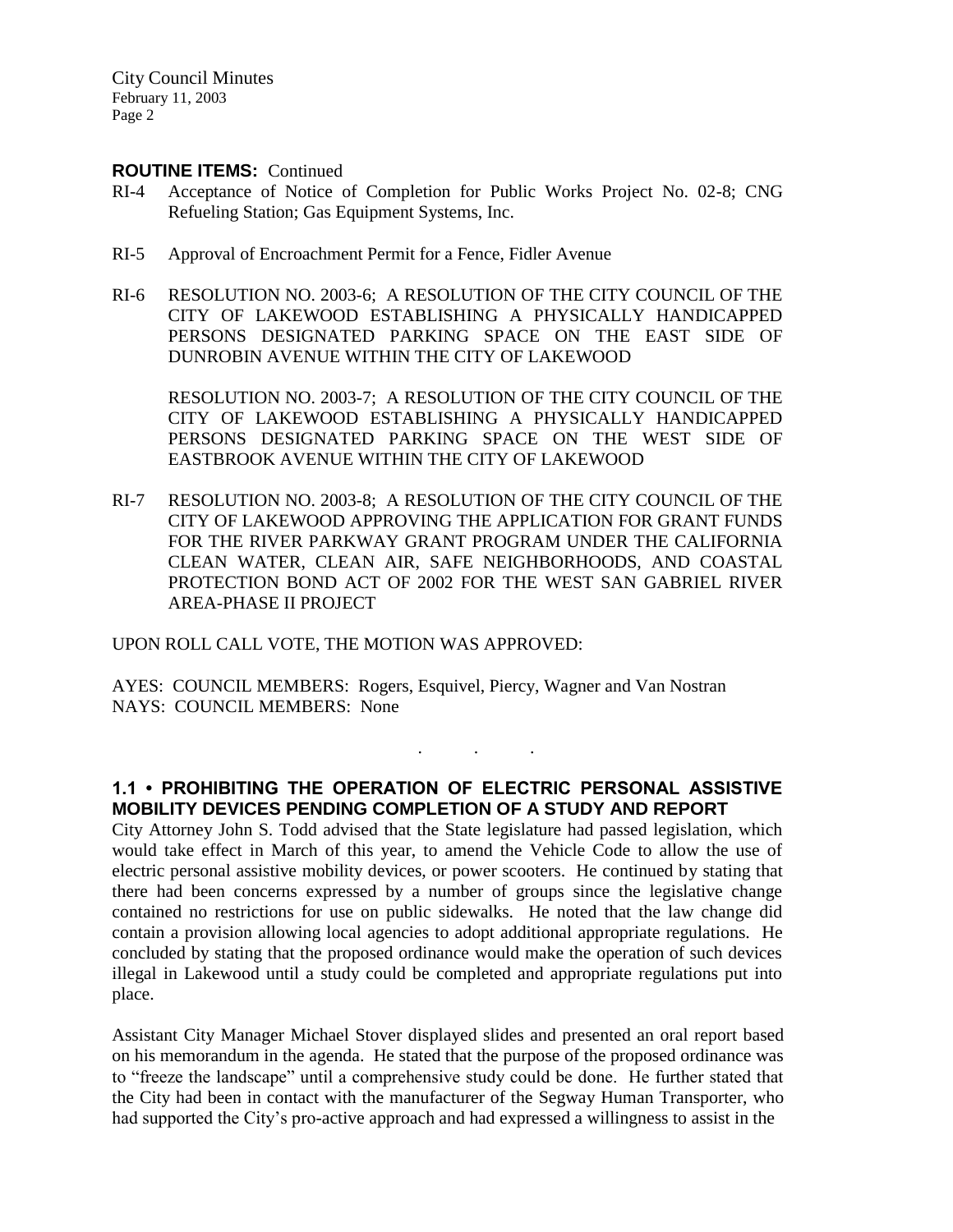### **1.1 • PROHIBITING THE OPERATION OF ELECTRIC PERSONAL ASSISTIVE MOBILITY DEVICES PENDING COMPLETION OF A STUDY** - Continued

study. It was the recommendation of staff that the City Council hold a public hearing and adopt Ordinance No. 2003-2 as an urgency measure to prohibit the operation of electric personal assistive mobility devices pending a study by the Community Safety Commission and report on the feasibility of allowing or regulating the use of such devices within the City.

Noting that the proposed ordinance contained no required date for the completion of the study, Council Member Piercy encouraged the Community Safety Commission to proceed with the study in a timely fashion, as, with proper regulations, the device could prove to be beneficial to some residents. Mr. Stover responded by stating that the study should not take more than one year to complete.

Mayor Van Nostran opened the public hearing at 7:52 p.m. and called for anyone in the audience wishing to address the City Council on this matter. There was no response.

COUNCIL MEMBER WAGNER MOVED AND COUNCIL MEMBER PIERCY SECONDED TO CLOSE THE PUBLIC HEARING. UPON ROLL CALL VOTE, THE MOTION WAS APPROVED:

AYES: COUNCIL MEMBERS: Rogers, Esquivel, Piercy, Wagner and Van Nostran NAYS: COUNCIL MEMBERS: None

ORDINANCE NO. 2003-2; AN ORDINANCE OF THE CITY COUNCIL OF THE CITY OF LAKEWOOD PROHIBITING THE OPERATION ON ANY PUBLIC SIDEWALK, STREET, OR PLACE WITHIN THE CITY OF AN ELECTRIC PERSONAL ASSISTIVE MOBILITY DEVICE OR "EPAMD" PENDING STUDY AND REPORT OF THE FEASIBILITY OF ALLOWING OR REGULATING THE USE OF ANY SUCH DEVICE WITHIN THE CITY OF LAKEWOOD AND SETTING FORTH FACTS CONSTITUTING THE SAME AS AN URGENCY ORDINANCE was read by title by Mayor Van Nostran.

COUNCIL MEMBER ROGERS MOVED AND COUNCIL MEMBER PIERCY SECONDED TO WAIVE FURTHER READING OF ORDINANCE NO. 2003-2. UPON ROLL CALL VOTE, THE MOTION WAS APPROVED:

AYES: COUNCIL MEMBERS: Rogers, Esquivel, Piercy, Wagner and Van Nostran NAYS: COUNCIL MEMBERS: None

COUNCIL MEMBER WAGNER MOVED AND COUNCIL MEMBER PIERCY SECONDED TO INTRODUCE ORDINANCE NO. 2003-2. UPON ROLL CALL VOTE, THE MOTION WAS APPROVED:

AYES: COUNCIL MEMBERS: Rogers, Esquivel, Piercy, Wagner and Van Nostran NAYS: COUNCIL MEMBERS: None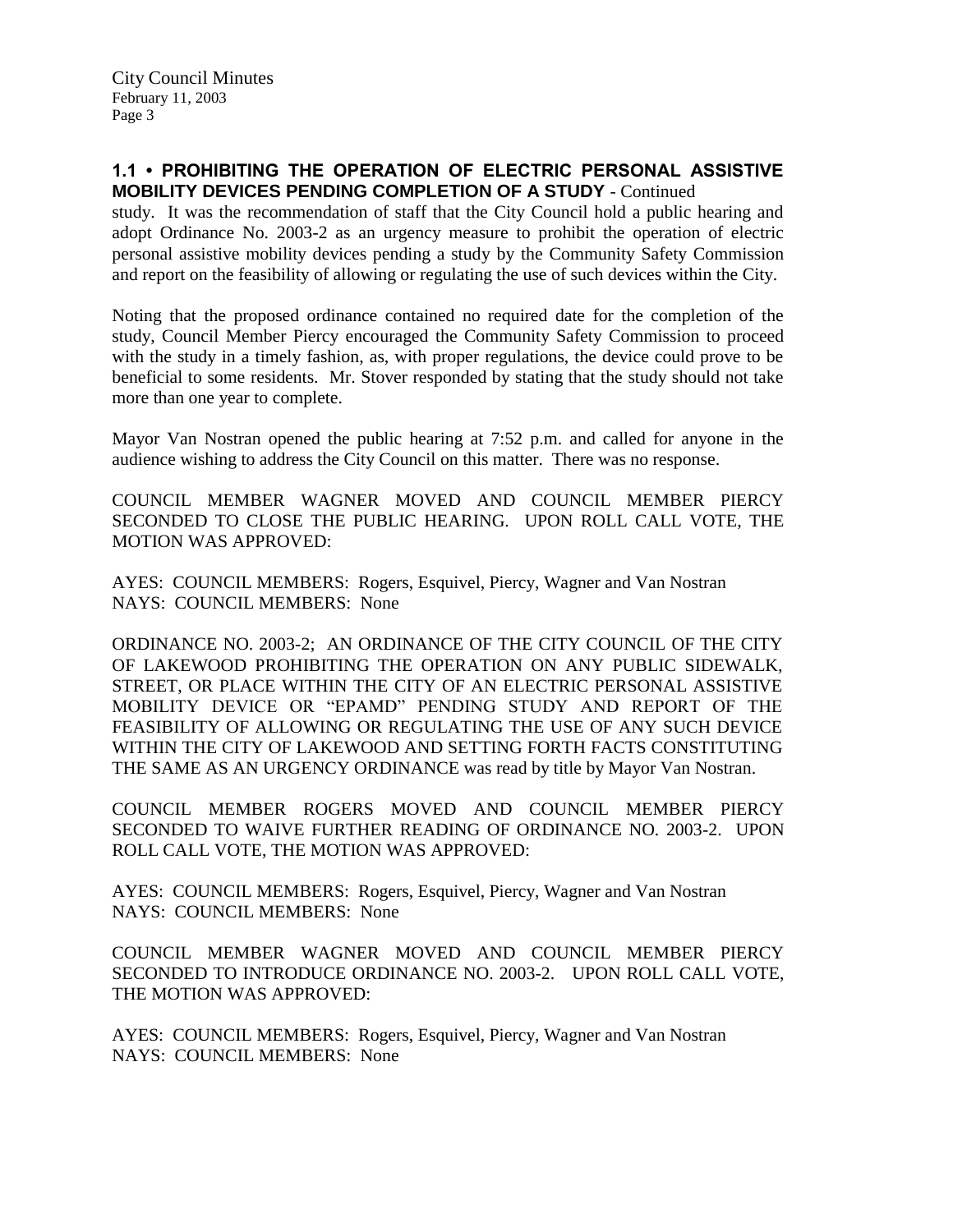### **1.1 • PROHIBITING THE OPERATION OF ELECTRIC PERSONAL ASSISTIVE MOBILITY DEVICES PENDING COMPLETION OF A STUDY** - Continued

Council Member Rogers echoed the comments of Council Member Piercy, adding that the decision to study the matter should not be considered an indictment against the new technology, but was rather a tradition for the City to evaluate such matters in light of public safety, especially due to the concerns raised by the disabled community.

Council Member Wagner emphasized the hope that the Community Safety Commission would bring the manufacturer into the discussions.

COUNCIL MEMBER WAGNER MOVED AND COUNCIL MEMBER ROGERS SECONDED TO ADOPT ORDINANCE NO. 2003-2. UPON ROLL CALL VOTE, THE MOTION WAS APPROVED:

AYES: COUNCIL MEMBERS: Rogers, Esquivel, Piercy, Wagner and Van Nostran NAYS: COUNCIL MEMBERS: None

# **1.2 • AWARD OF BID FOR PUBLIC WORKS PROJECT 03-3, REHAB RESIDENTIAL STREETS - CDBG 2003**

. . .

The Director of Public Works, Lisa Rapp, gave a brief oral presentation based on the memo contained in the agenda and stated ten bids had been received for a project to resurface about four miles of residential streets and two residential alleys with rubberized asphalt concrete. The project would be funded by Federal Community Development Block Grant (CDBG) funds and staff was requesting authority to reprogram \$170,730 of other CDBG funds for the project. Noting that the bid price received had been very good and that State budget takeaways were not going to be as severe for this fiscal year as anticipated, Ms. Rapp stated that staff was recommending the inclusion of additional overlay work in the area between Del Amo Boulevard and Centralia Street and between Woodruff and Palo Verde Avenues. The contractor had agreed to the additional work for the same unit prices, which was estimated at a cost of approximately \$385,000. It was the recommendation of staff that the City Council approve the plans, specifications and working details for Public Works Project No. 03-3; award the contract to All American Asphalt in the amount of \$594,182.50; authorize the reprogramming of \$170,730 in Community Development Block Grant funds to the current year Street Improvement Project; and authorize staff to approve a cumulative total of contract changes orders, as needed, not to exceed \$443,000.

Council Member Rogers expressed concern that since the original bid was based on a specific amount of work, the addition of work at the same unit price, without going out to bid put the contractor at a disadvantage. Ms. Rapp responded by stating that the Green Book of Standard Specifications for Public Works Projects permitted an agency to add additional work to a contract at the unit prices of the original bid, and the contractor was agreeable.

Mayor Van Nostran opened the public hearing at 8:07 p.m. and called for anyone in the audience wishing to address the City Council on this matter. There was no response.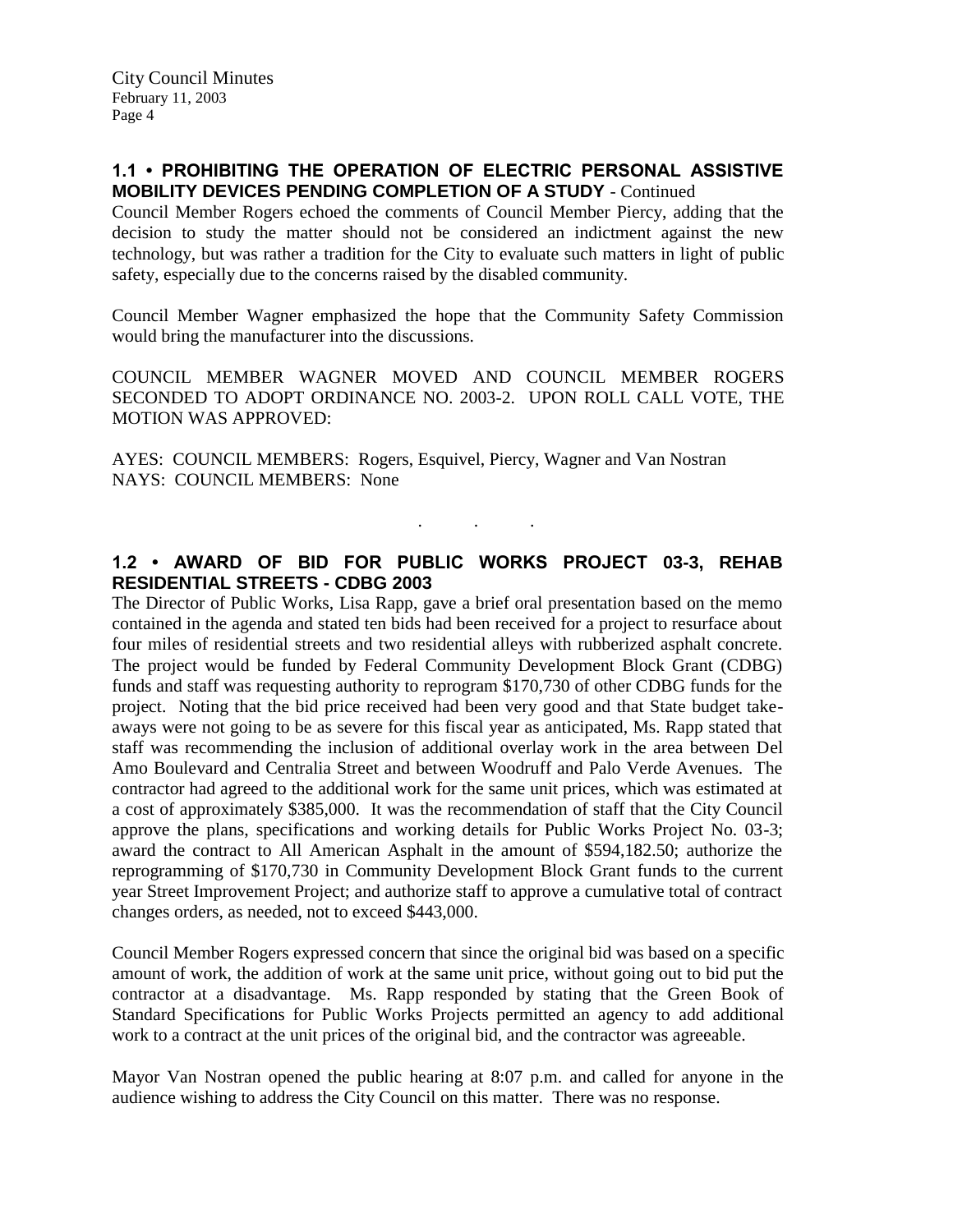#### **1.2 • AWARD OF BID FOR PUBLIC WORKS PROJECT 03-3, REHAB RESIDENTIAL STREETS - CDBG 2003** - Continued

COUNCIL MEMBER ROGERS MOVED AND VICE MAYOR ESQUIVEL SECONDED TO CLOSE THE PUBLIC HEARING AND APPROVE STAFF'S RECOMMENDATION AS AMENDED. UPON ROLL CALL VOTE, THE MOTION WAS APPROVED:

AYES: COUNCIL MEMBERS: Rogers, Esquivel, Piercy, Wagner and Van Nostran NAYS: COUNCIL MEMBERS: None

#### **2.1 • ZONE CHANGE CASE NO. 106, CANDLEWOOD STREET**

Mayor Van Nostran stated that Ordinance No. 2003-1 was presented for seconded reading and adoption.

. . .

ORDINANCE NO. 2003-1; AN ORDINANCE OF THE CITY COUNCIL OF THE CITY OF LAKEWOOD AMENDING THE ZONING MAP OF THE CITY OF LAKEWOOD BY CHANGING THE ZONING FROM C-3 (INTERMEDIATE COMMERCIAL) TO PDSF (PLANNED DEVELOPMENT SINGLE FAMILY) ON PROPERTY LOCATED AT CANDLEWOOD STREET, DESIGNATED AS ZONE CHANGE CASE NO. 106 was read by title by Mayor Van Nostran.

COUNCIL MEMBER PIERCY MOVED AND COUNCIL MEMBER WAGNER SECONDED TO WAIVE FURTHER READING OF ORDINANCE NO. 2003-2. UPON ROLL CALL VOTE, THE MOTION WAS APPROVED:

AYES: COUNCIL MEMBERS: Rogers, Esquivel, Piercy, Wagner and Van Nostran NAYS: COUNCIL MEMBERS: None

COUNCIL MEMBER PIERCY MOVED AND COUNCIL MEMBER WAGNER SECONDED TO ADOPT ORDINANCE NO. 2003-1. UPON ROLL CALL VOTE, THE MOTION WAS APPROVED:

AYES: COUNCIL MEMBERS: Rogers, Esquivel, Piercy, Wagner and Van Nostran NAYS: COUNCIL MEMBERS: None

### **3.1 • PURCHASE OF PLAYGROUND EQUIPMENT, PICNIC SHELTER SHADE STRUCTURE AND PICNIC TABLES FOR THREE CITY PARKS**

. . .

The Director of Public Works displayed slides and gave a brief oral presentation based on the memo contained in the agenda. She stated that as part of a budgeted capital improvement project, five play areas at three parks were scheduled for improvement before Summer 2003. Due to the timing required for the bidding process and lead time necessary for the procurement of the specified play equipment, staff was recommending the play and site equipment and shade structure be purchased for installation, prior to the award. The play equipment was selected to match existing themes at each park and since no two play equipment manufacturer's products were alike, the purchase would be considered to be a sole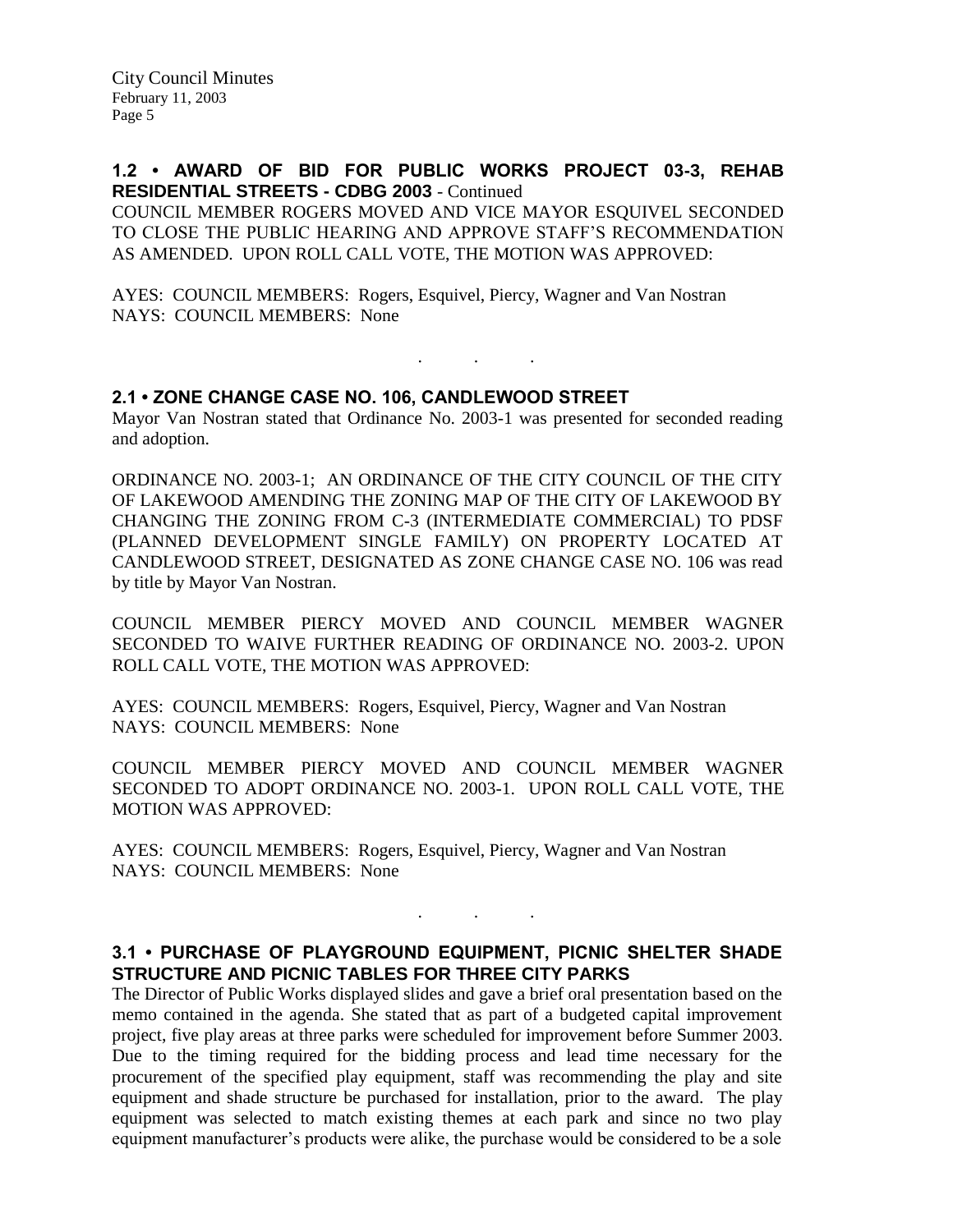### **3.1 • PURCHASE OF PLAYGROUND EQUIPMENT, PICNIC SHELTER SHADE STRUCTURE AND PICNIC TABLES FOR THREE CITY PARKS** - Continued

source purchase. The total cost of the equipment would be funded by a grant from the Per Capita Program under Proposition 12, 2000 Park Bond Act. It was the recommendation of staff that the City Council authorize the purchase of play equipment and a picnic shelter shade structure for the Mayfair, Del Valle and Palms Parks Play Area Improvement Project in an amount not to exceed \$99,505 from the specified sole source providers.

Council Member Wagner inquired about the durability of the specified play equipment. Ms. Rapp responded by stating the climbers with slides would be constructed of recycled plastic material and could be expected to hold up very well.

VICE MAYOR ESQUIVEL MOVED AND COUNCIL MEMBER ROGERS SECONDED TO APPROVE STAFF'S RECOMMENDATION. UPON ROLL CALL VOTE, THE MOTION WAS APPROVED:

AYES: COUNCIL MEMBERS: Rogers, Esquivel, Piercy, Wagner and Van Nostran NAYS: COUNCIL MEMBERS: None

# **3.2 • STATUS REPORT ON THE WATER REPLENISHMENT DISTRICT OF SOUTHERN CALIFORNIA**

 $\mathbf{r}$  .  $\mathbf{r}$  ,  $\mathbf{r}$  ,  $\mathbf{r}$  ,  $\mathbf{r}$  ,  $\mathbf{r}$  ,  $\mathbf{r}$ 

. . .

This item was deferred due to the illness of the Director of Water Resources.

# **3.3 • PUBLIC NUISANCE AND SUBSTANDARD PROPERTY AT BRENDA COURT**

City Attorney John S. Todd stated that the Planning and Environment Commission, sitting as the Building Rehabilitation Board, had held a public hearing and had found the property located at Brenda Court to be in a substandard condition. He stated that a letter had been sent to Mr. Thomas Richetti, as the owner of the real property located at Brenda Court, advising that he had until 9 a.m. on Tuesday, February 11, 2003 to abate the public nuisance on their property. He inquired if Mr. or Mrs. Richetti were in the audience, there was no response. He stated that authorization was sought for the City Attorney or City Prosecutor to obtain from the Los Angeles County Superior/Municipal Court, a Nuisance Abatement Inspection Warrant so that the property might be inspected to determine compliance with the Findings and Minute Order of the Planning & Environment Commission dated November 7, 2002. If the work had not been performed, the Director of Community Development would be authorized to abate said nuisance either with City forces or contract forces and the cost thereof, including attorney fees, would be assessed to the property.

The Director of Community Development displayed slides and gave a brief history of the property. He stated that the problems at the subject property had first been brought to the attention of staff by the homeowners association for property, in April of 2002. The property had been inspected by court order in August of 2002.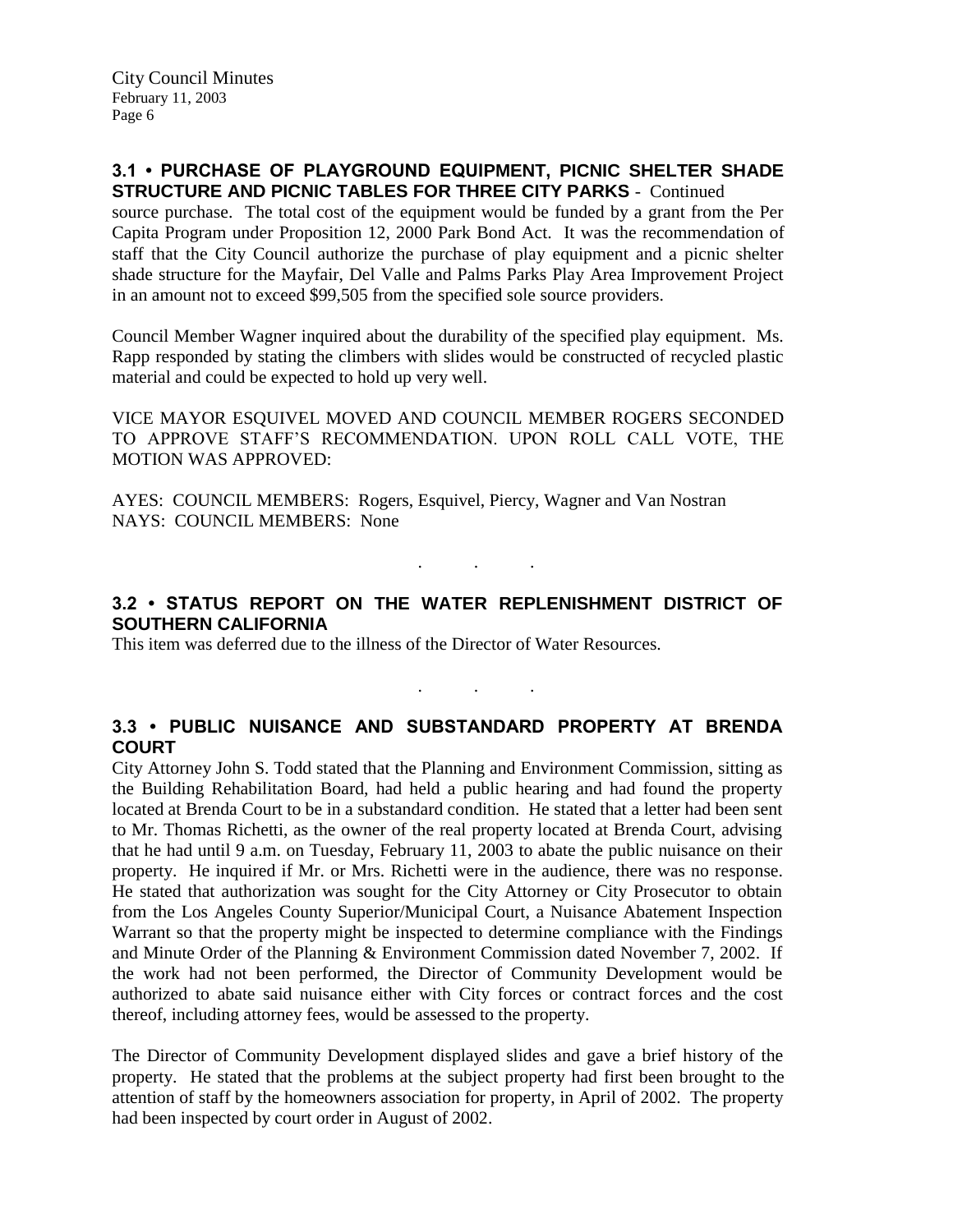### **3.3 • PUBLIC NUISANCE AND SUBSTANDARD PROPERTY AT BRENDA COURT** - Continued

Maxine Mueller, representing the Village Green Townhomes homeowners' association, stated it was their desire to see the situation properly resolved.

The City Attorney asked Ms. Mueller how long the problems had existed. She responded by stating problems had begun to surface in 1992, and although the homeowners' association had contacted the owners, they had been unresponsive. She advised that there had been a fire at the property in 1995, causing the townhouse to be refurbished, but the problems had quickly reappeared. She stated that although the female tenant was living on the premises, she believed the male tenant had moved out.

Responding to a question from the City Attorney, the Community Development Director stated that although there had been a man living at the property in August, it was unknown if he still resided there. In response to a question from Mayor Van Nostran, he also noted that while there had been some recent activity at the property, it had been non-productive and the condition of the property has not improved.

Thomas Chafin, Los Angeles County Health Department, stated that their investigation had started in May, with a notice of violation being sent to the property owners in August regarding rodent harborage, which could cause a serious problem for surrounding residents. He advised that although the residents had stated their desire to clean the property, nothing had been done.

Responding to questions from the City Attorney, Mr. Chafin stated that he had met with the property owners and that they seemed both mentally competent and physically able to clean up the property.

Captain Robert Bangor with the Fire Prevention Bureau of the Los Angeles County Fire Department, stated his department had visited the subject property on two occasions and two letters had been sent, but there had been no change in the condition of the property, which constituted a fire hazard.

Responding to questions from the City Attorney, Captain Bangor stated that under Title 32 of the Los Angeles County Fire Code, the condition of the subject property was a life safety hazard since it shared common walls with other units.

Mayor Van Nostran determined from the Community Development Director that staff would follow up and continue to monitor the condition of the property .

COUNCIL MEMBER ROGERS MOVED AND COUNCIL MEMBER PIERCY SECONDED TO FIND THAT THE PROPERTY AT BRENDA COURT WAS IN VIOLATIONS OF HEALTH AND FIRE CODE AND THAT THE NECESSARY STEPS BE TAKEN TO INITIATE AN ABATEMENT AS RECOMMENDED BY THE CITY ATTORNEY. UPON ROLL CALL VOTE, THE MOTION WAS APPROVED:

AYES: COUNCIL MEMBERS: Rogers, Esquivel, Piercy, Wagner and Van Nostran NAYS: COUNCIL MEMBERS: None